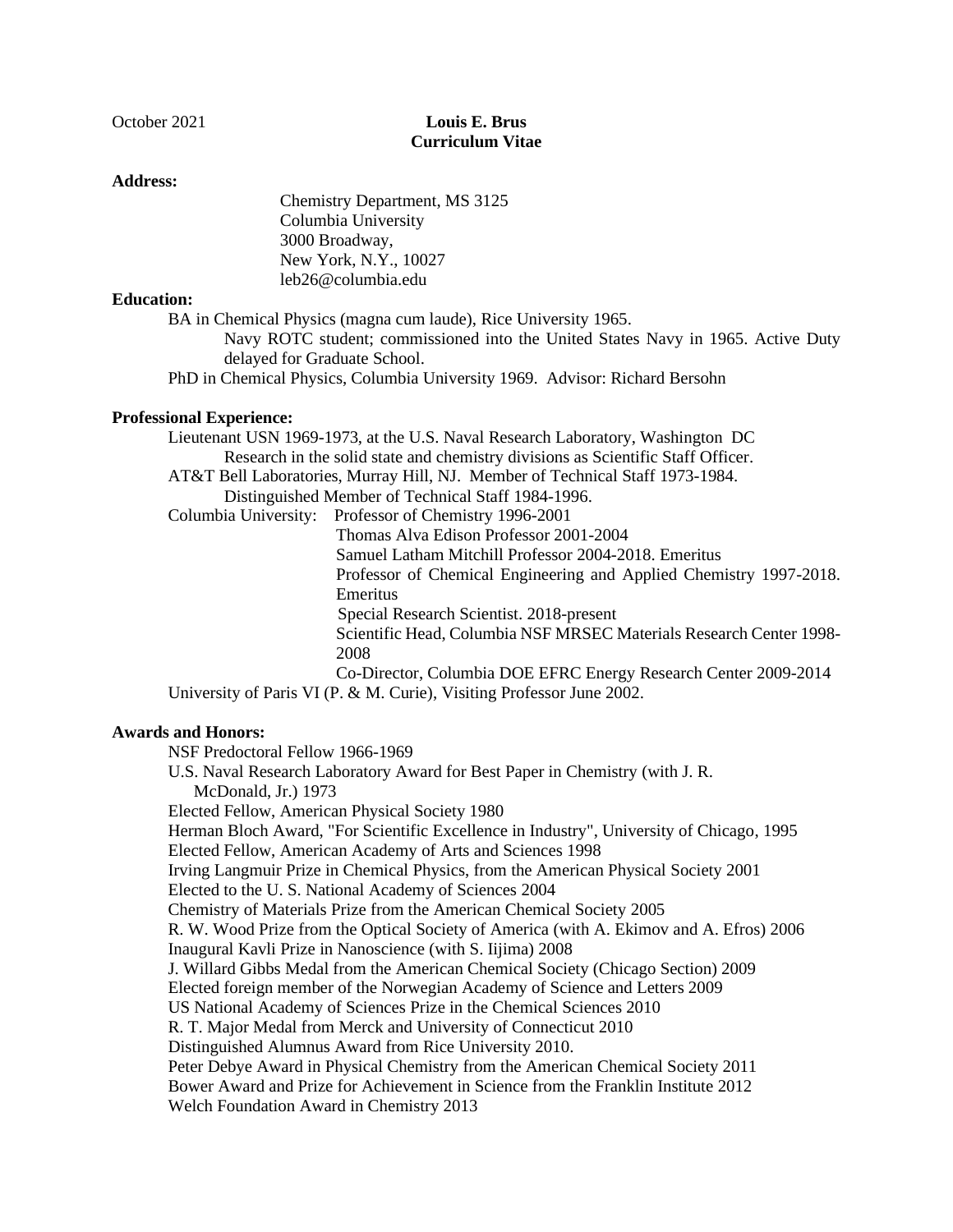#### **Lectureships:**

Lecturer, Welch Foundation Symposium on "Valency", 1988 Hutchinson Memorial Lecturer, Rochester University, 1991 Lecturer, Nature Symposium on "Nanotechnology" in Tokyo, 1992 Kistiakowsky Memorial Lecturer, Harvard University, 1993 Rohm and Haas Lecturer, University of North Carolina, 1994 C. B. McDowell Lecturer, Univ. of British Columbia, 1994 Fairchild Lecturer, Lehigh University, 1994 Franklin Memorial Lecturer, Rice University, 1995 Lecturer, Welch Foundation Symposium on "Nanochemistry", 1995 A. R. Gordon Lecture Series, Univ. of Toronto, 1996 Kolthoff Lecture Series in Chemistry, Univ. of Minnesota, 1996. Distinguished Visitor, JILA at University of Colorado, 1999. Musulin Lecturer, Southern Illinois University, 1999. H. Nation Lecturer, Georgia Inst. of Technology, 1999. Riley Lecturer, Notre Dame University, 2001 Professor, 3ième Cycle Seminar in Physical Chemistry, Swiss Federal Universities, Sept. 2002 Pimentel Memorial Lecturer, University of California Berkeley, April 2003 Lane Lecturer, University of Illinois March 2004 ABB Distinguished Lecturer, RPI, October 2004 Hill Memorial Lecturer, Duke University, November 2004 Hascoe Distinguished Lecturer, University of Connecticut, December 2004 Barre Lectures, University of Montreal, May 2005 A. D. Little Lectures in Physical Chemistry, MIT, Sept 2005 Glucker Lecturer, Indiana University, April 2006 L. J. Bircher Memorial Lecturer, Vanderbilt University, March 2007 Eminent Scholar Lecture, University of Arizona, February 2008 Frontier of Science Lectures, Texas A&M, October 2008 Distinguished Visiting Scientist Lectures, University of Toronto, March 2009 Joshua Jortner Lectures, Tel Aviv University January 2010 J. T. Donald Lectures, McGill University March 2010 W. D. Harkins Lecture, University of Chicago May 2010 Plenary Lecture, AVS National Meeting, Albuquerque NM, October 2010 Molecular Foundry Distinguished Lectureship, Lawrence Berkeley Lab, February 2011 E. U. Condon Lecture, University of Colorado, March 2011 Cecil Brown Lecture, ACS North Jersey Section, October 2011 P. C. Cross Lecture, University of Washington, April 2012 Einstein Scholar of the Chinese Academy of Sciences, May 2012: Lectures at Peking University, the National Center for Nanoscience in Beijing, and the Suzhou Institute for Nanotechnology. Keynote Speaker, Undergraduate Research Symposium of the ACS New York Section, May 2012 R. M. Noyes Lecture, Oregon University, February 2013 Institute for Advanced Science Distinguished Lecture, Hong Kong University of Science and Technology, July 2013 Rudy Marcus 90th Birthday Symposium Lecture, Nanyang Technical University, Singapore 2013 Edison Memorial Lecture, US Naval Research Laboratory, Washington DC, Sept. 2013 Max T. Rodgers Lectures, Michigan State University, October 2013 Appleton Lectures, Brown University, December 2013 Plenary Lecture, 30 Years Quantum Dots Conference, ESPCI ParisTech, Paris France, May 2014 Plenary Lecture, NaNaX6 Conference, Bad Hofgastein, Austria, May 2014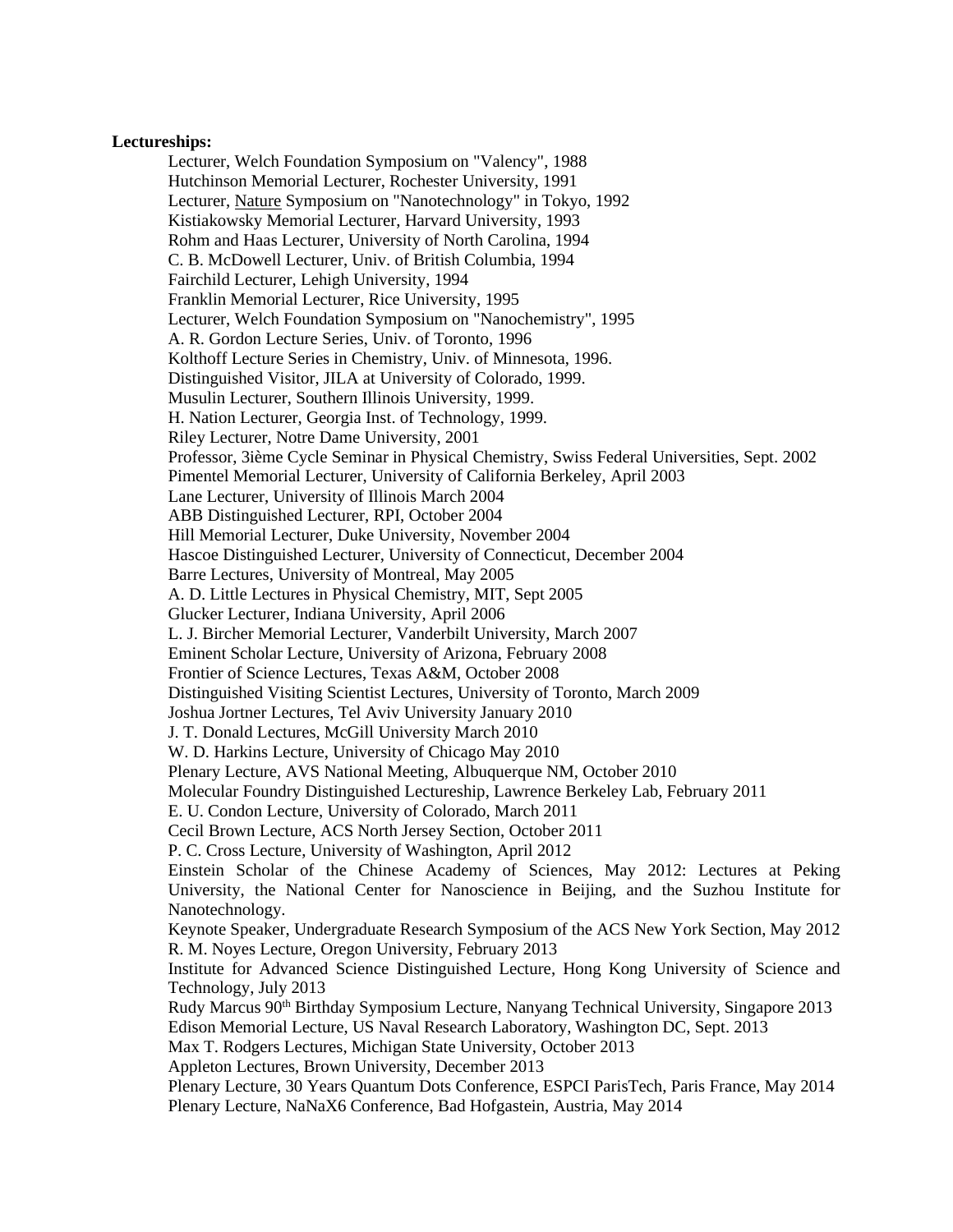Invited Speaker, Science in Japan Forum, Washington DC, Oct 2014 Plenary Lecture, Frontier Workshop, Korean Academy Science & Technology, London, Oct 2014 W. Albert Noyes Jr. Lectures, Rochester University, March 2015 Keynote Speaker, IUPAC August 2015, Busan, Korea Kaufman Lectures, University of Pittsburgh, October 2018 Plenary Lecture, NanoNeuro Online Conference, June 2020.

#### **Professional Service:**

American Chemical Society Editorial Board, Journal of the American Chemical Society 1990-1996 Journal of Physical Chemistry 1990-1993, 2003-2006 Nano Letters 2000-2004 ACS Nano 2007-2015 Accounts of Chemical Research 2012-2017 Alternate Councilor, Physical Chemistry Division, 1988-1991 Bakeland Prize Committee 1991 Nobel Signature Award Committee 1984-1987 Petroleum Research Fund Advisory Board 2002-2003 Langmuir Prize Committee 2004-2008 Gibbs Medal Jury 2009-2015 American Physical Society Editorial Board: Journal of Chemical Physics 1988-1991 McGroddy New Materials Prize Committee 2002-2004 Langmuir Chemical Physics Prize Committee 2002 Department of Energy Committee of Visitors, Materials Science Division, Basic Energy Sciences 2015 Brookhaven National Laboratory, Science &Technology Steering Committee 2009-2018 NREL/Los Alamos EFRC, External Advisory Board 2010-2017 DOE Chemical Sciences Council 2003-2006 Lawrence Berkeley Laboratory, Materials Division Review 1991, 2000, 2010 National Renewable Energy Laboratory NREL, Review Committee 1999 Argonne National Laboratory, Chemical Sciences Review Committee 1990 Pacific Northwest National Laboratory, External Review Committee 1997 Study Panel on Research Opportunities in Clusters, Co-chairman.1987-1988 Gordon Research Conferences Board of Trustees, 1995-2000 Vice-Chairman 1997, Chairman of the Board 1998 National Academy of Sciences/National Research Council NAS review of Physical Measurement Laboratory, JILA Boulder, 2018 NAS Award in the Chemical Sciences, jury member 2018, 2019 NAS Award for Scientific Discovery, Committee Chairman 2017, member 2021 NAS Award for Initiatives in Research, Committee Chairman 2008 NRC Chemical Sciences Roundtable 2007-2010 NRC Panel on Benchmarking Chemistry Research Competitiveness 2006 AFOSR Chemical Sciences Review Panel, 1992-1995 NRC Committee on Future Opportunities in AMO Science 1991-1993 NRC Panel on Chemistry in Shock Fronts 1983 Israel National Nanotechnology Initiative, Advisory Board Member 2007-2012 This 6 person committee (4 Israeli and 2 US) organized and supervised the investment of \$225M in 6 Israeli universities over 5 years.